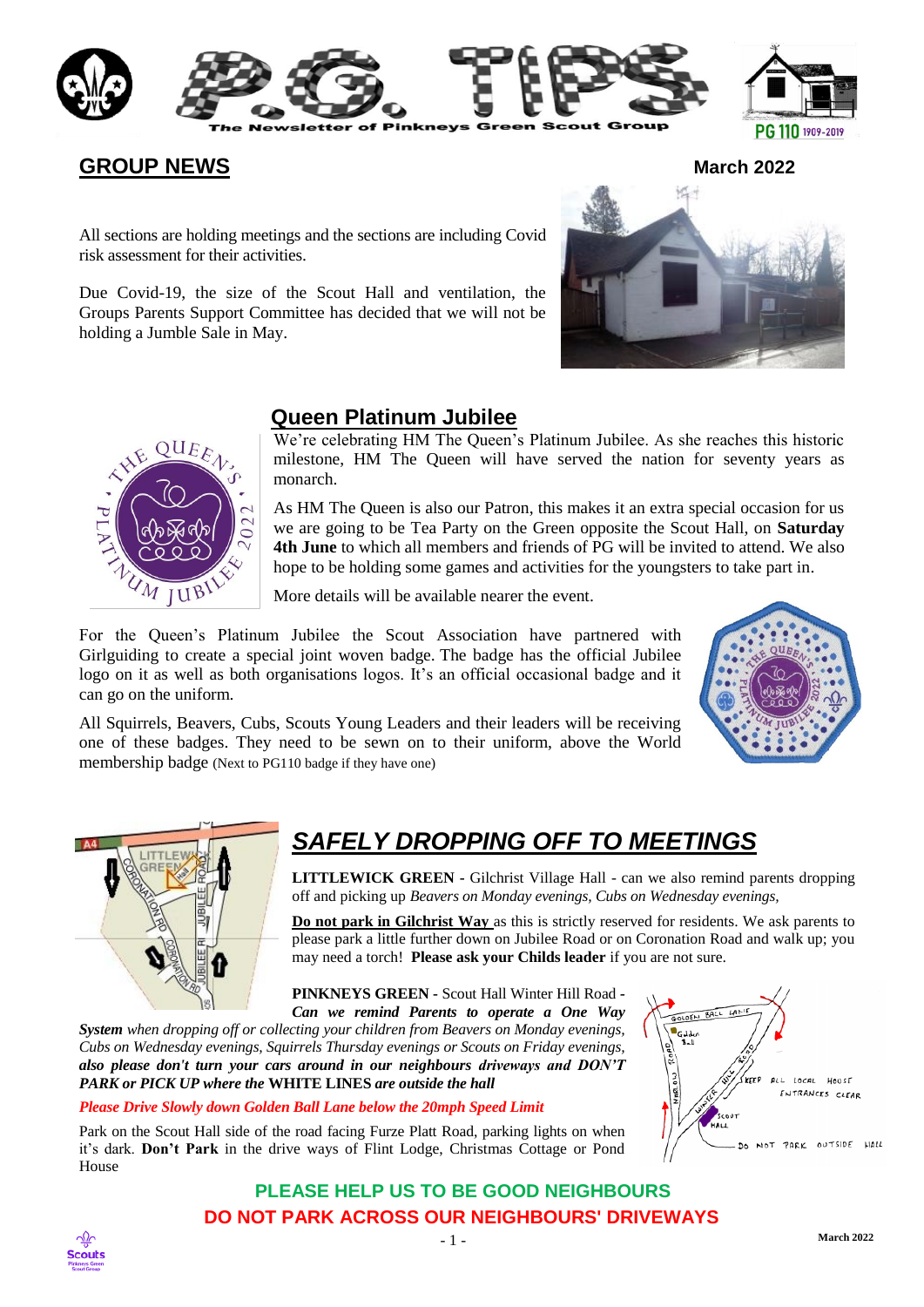

## **District St Georges Day Event**

All PG members *(Littlewick* and *Winter Hill*) Squirrels, Beavers and Cubs, plus Scouts are invited to join all Squirrels, Beavers, Cubs, Scouts and Explorers from all over Maidenhead at this year's District St Georges Afternoon Event. Parents, if available, are invited to join us, as well as the youngster. There will be activities for each Section.

Meet at Oldfield school at 1.50pm, the event will be over at 4.15pm. More details will be given to you by your section leaders.

Make a note of the date – **SUNDAY 24th April 2022, 2pm-4.15pm**

# **PG Summer Fair**

We are holding our Summer Fair on the Green opposite the Boundary Arms on **Sunday 26 June**. Please make a note of the date.

**Opportunity to help PG via the Summer Fair Raffle** - The raffle at the Summer Fair is an interesting project. Ideally two people sharing (or one could manage) can ask for donated prizes (we have regular contributors); design and order the tickets (we have templates and contact); distribute tickets via sections and run the raffle on the day of the fair.





If you can help please email [help@pgtips.org.uk](mailto:help@pgtips.org.uk)

**Gardeners - C**an we plea for any plants which people are splitting, or any extra seedlings left over to save them for the Summer Fair plant stall. Please ask grandparents & neighbours as no gardener likes throwing plants out. They would much rather find a new home for them.

## **National Census**

Every year, we have to complete an annual census, on 31st January, which this year we had 140 Beavers, Cubs & Scouts, plus, 10 Young leaders (Explorers), with 51 adults, (leaders, assistants, instructors and exec), giving us a total of 201. We have to pay a capitation fee to Scout Association, plus County for leader training & District, which for all the PG members will be £8,670

# **Invitation to join Parents' Support Group**

PG Scouts **Parents' Support Group** plays a vital role in the running of our Scout Group We ensure that the best quality Scouting can be delivered to our young people. Our focus includes co-ordination of:

- fund raising
- Scout hall and equipment maintenance, and repairs
- finance, census etc.

We meet once a month (on-line at the moment) for just an hour. We're keen to encourage more people to get involved:

- **to support the group**
- **suggest new ideas**
- **make a difference**
- **enjoy volunteering**

If you would like to get involved, or want more information, please contact:

**Natasha Medhurst** (Executive Committee Chair) [natasha\\_medhurst@yahoo.co.uk](mailto:natasha_medhurst@yahoo.co.uk) or **Erica Hunter** (Group Scout Leader) [erica.hunter2@btinternet.com](mailto:erica.hunter@btinternet.com)



### **12 Volt Batteries**

**We are looking for 12 Volt batteries to run our LED lights at camp**

If you have a working car battery etc. that you no longer require it would be a great help to us, please emai[l help@pgtips.org.uk](mailto:help@pgtips.org.uk)



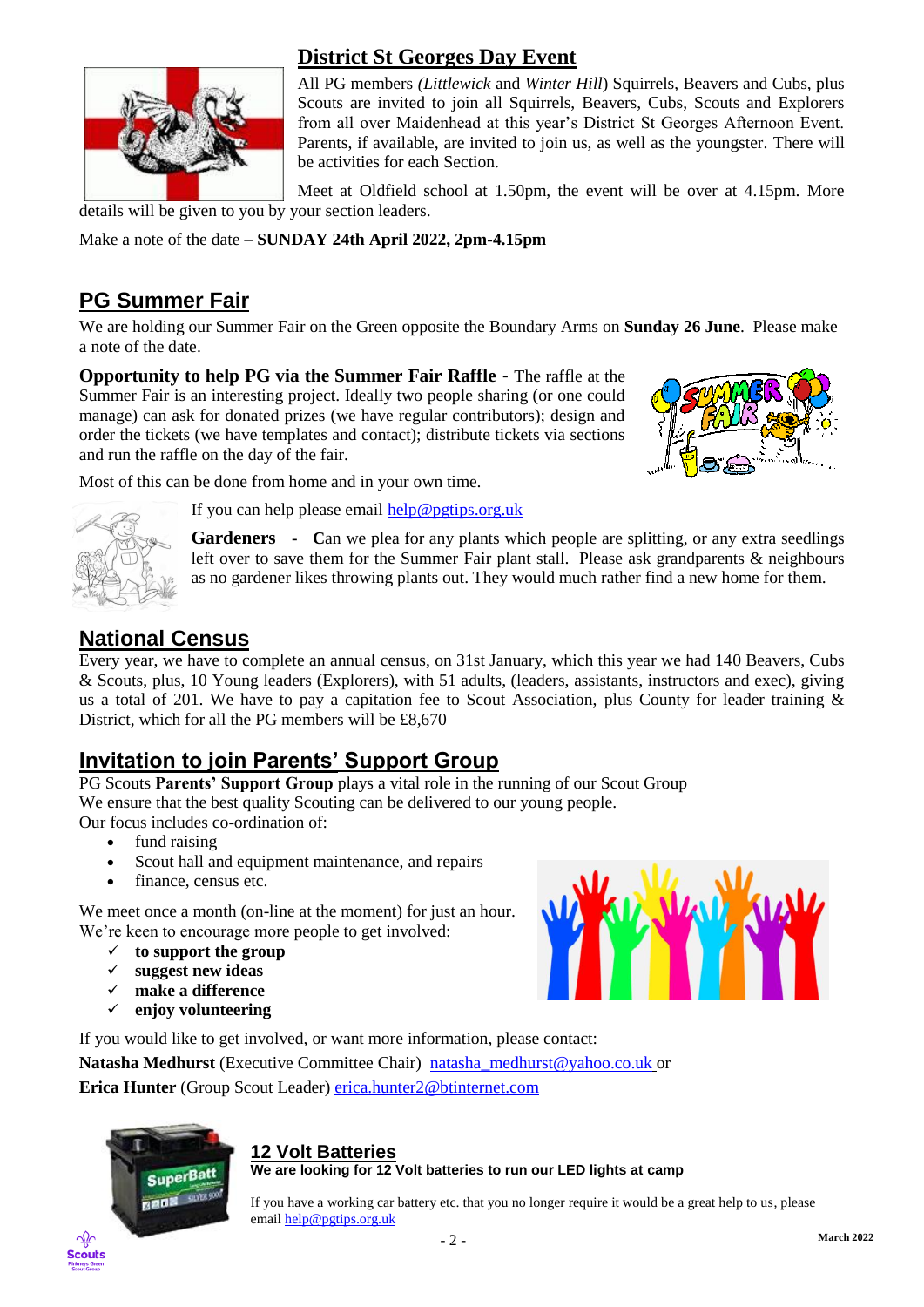

## **25th World Scout Jamboree**

Congratulations goes to WH Scout *Joel Wallace* on being selected to represent PG on the 25th World Scout Jamboree to Korea in 2023. Joel will be part of the Berkshire Scout Unit.

The event aims to bring young people from around the world aged between 14 and 18 together for an exciting programme of global development, peace,

cultural understanding, adventure, fun and friendship.

*Joel* will be updating us with what he is doing, plus what fundraising activities he is planning.

### **Parish of Burchetts Green -Parish Administrator**

The Parish of Burchetts Green is looking for an efficient and conscientious Parish Administrator to commence as soon as possible. The role will require the individual to work independently and with the Vicar, volunteers, professional bodies, the Diocese and contractors.

Applicants should be competent in the use of Microsoft Office and financial software. Training can be provided. Good communication skills and the ability to deal with sensitive situations are essential.

Hours of work - 20 hours per week, preferably across 5 mornings but there is some flexibility for the right person.

The parish office is based in the Soltau Centre (behind St James the Less church) in Stubbings.

For further details contact the Parish Office: Tel: 01628 820077 Email: [office@burchettsgreenparish.org](mailto:office@burchettsgreenparish.org)





# **Parents – Can you spare 45 Minutes - Once a term**

We are looking for more parents volunteers to join a Parent Rota to clean the hall Toilet area and kitchen area and a quick sweep over the main hall floor, wash the kitchen Mitchell room and toilet floors a couple of times a year.

We need to sort a rota out for this term. If you can spare approx. 45 minutes once a term, time to suit you, please complete our online form via [www.pgscouts.org.uk/clean/](http://www.pgscouts.org.uk/clean/)

Anytime between **Tuesday morning** (Weds only before 5.30) and **Fridays before 5pm**.

**A big thank you** goes to all the parents who helped us, it was a great help.

# **Uniform - District Scout Shop**

All members are expected to wear correct uniform to their section meetings. These can be purchased from Maidenhead Scout Shop

Please make sure that you know your child's Chest & waist size.*..*

The shop will be open every Thursday evening From **7pm – 8.45pm** and second Saturday of month, **10am – 12noon**

We do have some second hand uniform, please contact your section leader for more details.

## **Maidenhead Scout Shop**

Every Thursday Evening **7pm – 8.45pm** 

Plus second Saturday of month **10am – 12noon** at 19th Maidenhead Hut Holmanleaze (Behind Magnet)

[www.maidenheadscouts.org.uk/scout-shop/](http://www.maidenheadscouts.org.uk/scout-shop/)

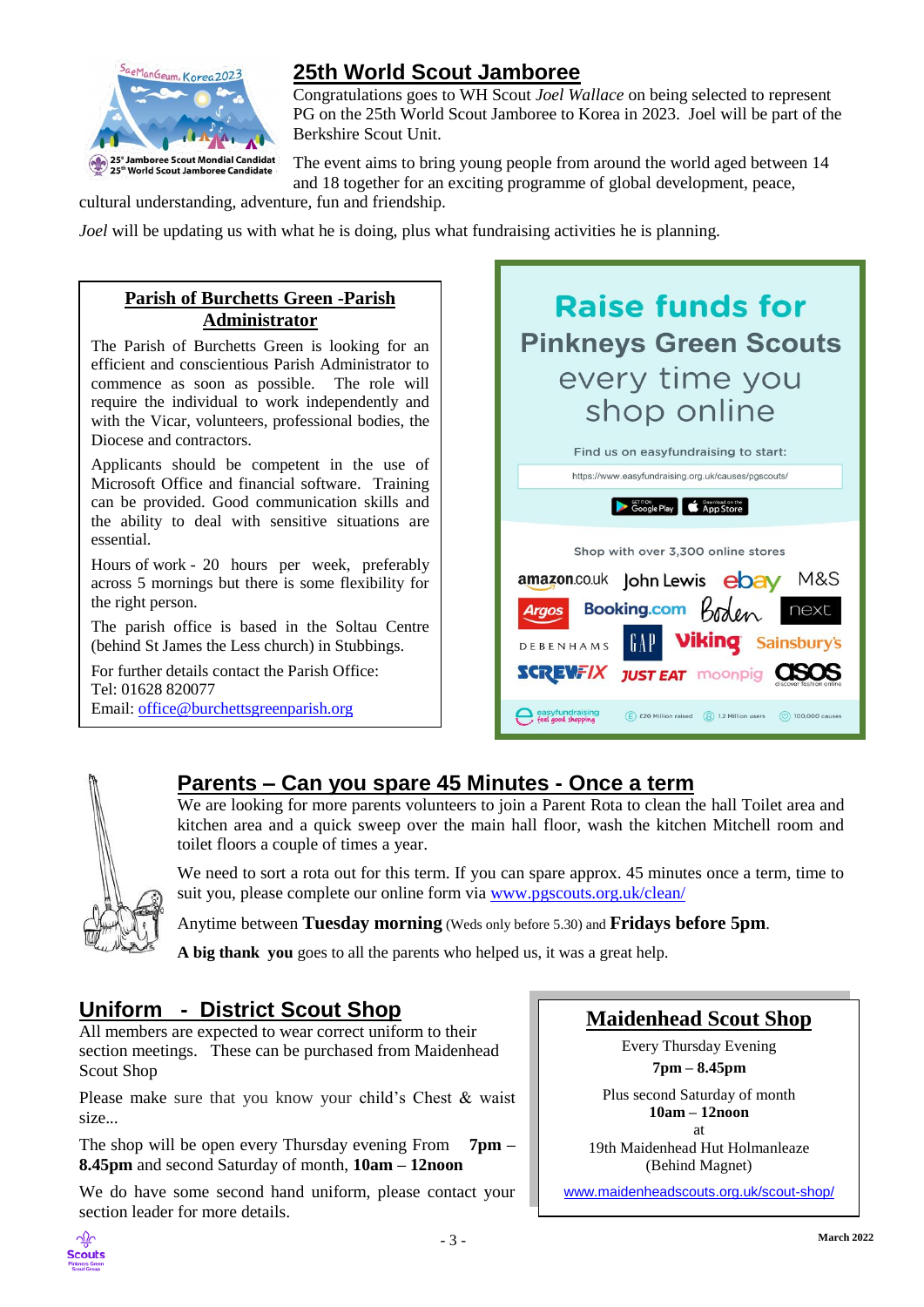

## **PG SQUIRREL DREY**

This month we are opening a **Squirrel Drey for children** between the ages of four and six years that will meet at the Scout hall during term time, on Thursdays late afternoons, between 5.15pm - 6.15pm at the Scout hall,

Tom Beynon (*Tic Tac)* will be the Squirrel section leader, with his assistant leaders Catherine Weeks (*Hathi*), Matt Bolton (*Bushy)* Richard Stevenson (*Nutkin*) and sectional assistant

Linda Ruffell (*Tufty*). With help from Parents/Carers who will be required to help on a Rota system...

Squirrel Scouts and Squirrel leaders will all wear the Squirrel Scout uniform, which is *a Red Squirrel sweatshirt as well as a Pinkneys Green yellow T-shirt, a woggle and the group neckerchief.*

Meetings will be packed with outdoors activities, fun, games, badges, laughter and so much more to help our youngest members learn the skills they need for life. As well as enjoying a fun packed programme, a Squirrel Scout may also gain the **Chief Scout's Acorn Award**, which is gained after completing four challenge badges and two activity badges.



**The Squirrel Scout Promise** is *I promise to do my best and to be kind and helpful and to love our World*

## **BEAVER NEWS**

### *Winter Hill Colony*

The beavers did an evening on the solar system learning about the planets. They talked about the order and sizes of the planets and ways to remember the



order. We also spoke about Pluto being downgraded from a planet and why the moon is not a planet.

We had an evening on flags. Learning different countries and matching their flags this was to help complete the international badge.



On evening the beavers learnt about Covid

from a local GP. She discussed what she had to go through. She spoke about the different PPE and what doctors had to do to protect themselves.

Also we said goodbye to 3 of our beavers who swum up good luck *Ernest, Freddie* and *Megan*.

*Tic Tac* **Winter Hill** (Tom Beynon)

# **CUB NEWS**

During half term the Scouts ran a joint meeting for both Packs ion the green and in the woods for both Cub Packs.

The activities the Scouts ran included an obstacle course on the green, a blind trail in the woods and completing a match stick puzzles using 6ft wooden poles.

The evening was finished off with hot chocolate and biscuits

Thank you goes to all the Scouts who set up and ran the activities